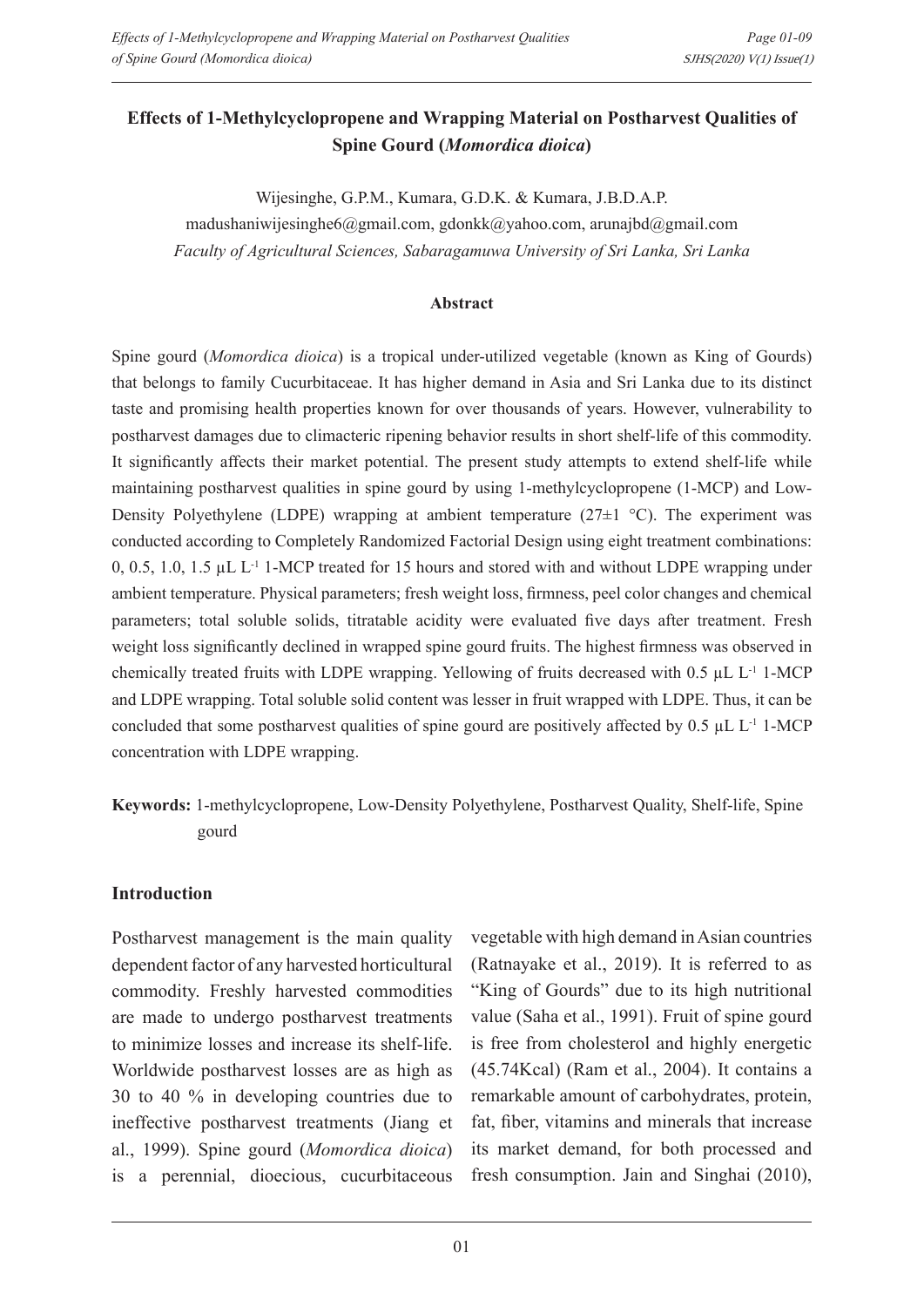reported that the fruits are useful in the treatment of heart diseases, urinary discharges, excessive salivation, asthma, fever, leprosy and tumors. Also, fruit powder is used to induce sneezing, and leading to nasal clearing. Spine gourd shows some climacteric behavior which is more or less similar to bitter gourd (Payal, 2013). As a consequence, preservation of this important vegetable degrades rapidly resulting yellowing, softening and senescence.

Ethylene  $(C_2H_4)$  is a ripening hormone of climacteric fruits. At a certain maturation stage, ethylene is linked to its bindingsites in the cell and promotes ripening and senescence of fruits (Lelievre et al., 1997). 1-Methylcyclopropene (1-MCP) is an excellent and eco-friendly ethylene inhibitor that can retard the ripening of fruits and vegetables by binding the ethylene receptors and inhibiting formation of ethylene receptor complexes (Hu et al., 2017). Then 1-MCP can reduce the actions of the ethylene in fruit reducing the rate of fruit softening, peel color changes, sugar productions and also fresh weight losses (Jiang and Joyce, 2002; Wijesinghe et al., 2021). The chemical is regarded as a safe and widely-used product in post-harvest management of horticultural crops (Mahajan et al., 2014; Tomala et al., 2020; Wijesinghe et al., 2021).

Low density polyethylene (LDPE) wrapping is a common postharvest technique used to increase shelf life of different commodities. It creates a modified atmosphere around the fruits. Normally, edible spine gourd fruits are rich with 84.1 % moisture and also spines like projections results large surface area/volume ratio (Singh et al., 2009). The high specific surface area of the fruit leads to increased

moisture loss through fruit surface resulting fresh weight loss, wilting and ultimately short shelf life with low quality. Wrapping greatly reduce moisture loss and also reduces the respiration rate, chilling injuries, deformation, blemishes and the fruit decay (Mohommad and Wickham, 1993). Therefore, the present study was carried out to evaluate the shelf-life and postharvest qualities of the spine gourd treated with 1-MCP and low-density polyethylene wrapping. Accordingly, objectives of the present study are to improve the shelf-life and postharvest qualities of spine gourd by 1-MCP and by LDPE wrapping.

## **Materials and Methods**

The experiment was conducted at the Sabaragamuwa University of Sri Lanka as Completely Randomized Design (CRD) with factorial structure. Uniform spine gourd fruits, harvested freshly at horticulture maturity were treated with Agrofresh<sup>TM</sup>, in powder form, having 4% active ingredient of 1-MCP. The experiment design was two factor (2x4) factorial on basis of CRD. Accordingly, four levels of 1-MCP: 0  $\mu$ L L<sup>-1</sup>, 0.5  $\mu$ L L<sup>-1</sup>, 1.0  $\mu$ L L<sup>-1</sup> and 1.5  $\mu$ L L<sup>-1</sup> (1-MCP gas volume/ chamber volume) and two levels of wrapping: with LDPE and without LDPE wrapping. The eight treatments are shown in the Table 1. Each treatment has three replicates.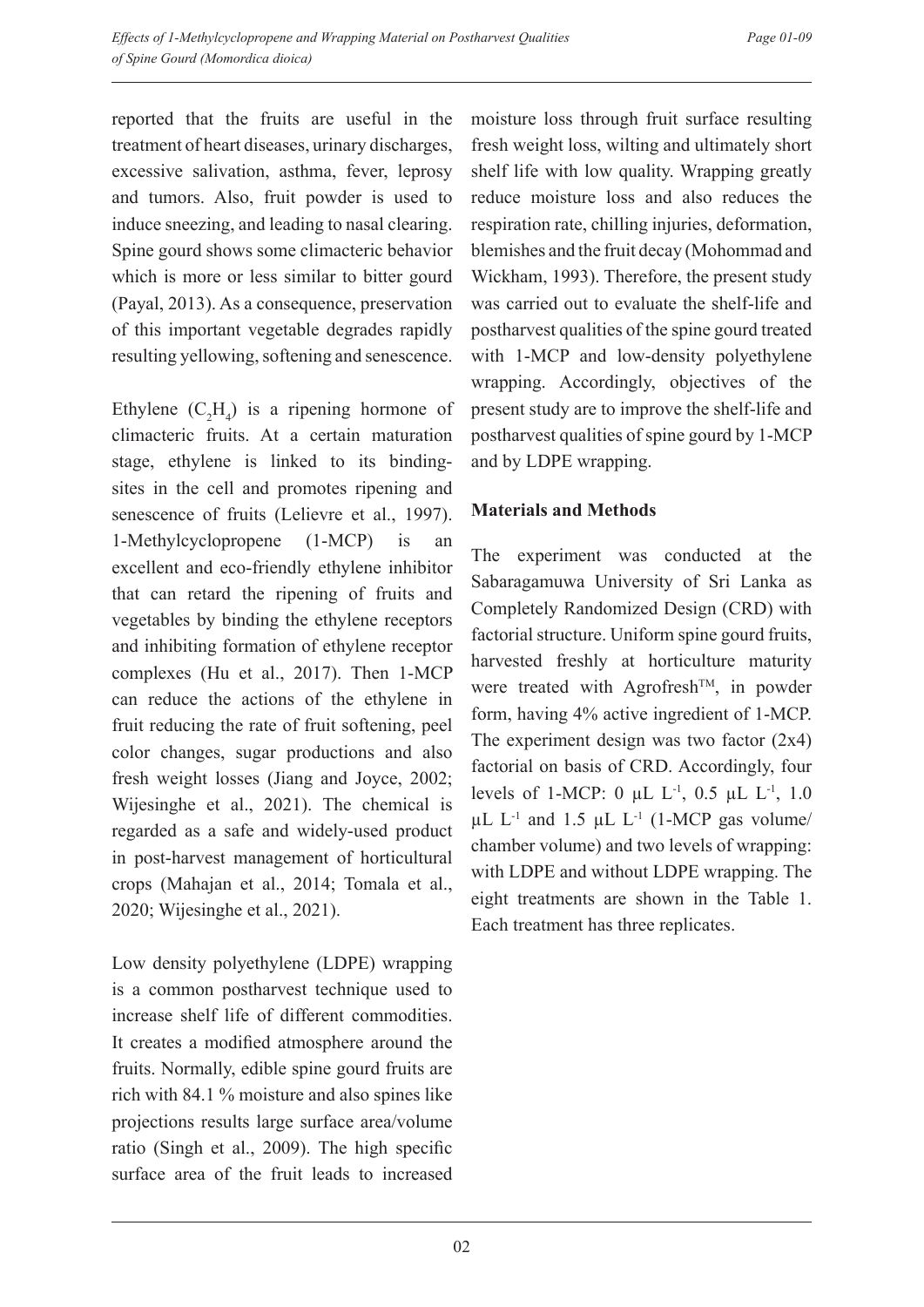## **Table 1.**

### *Eight treatments used for the experiment*

|                | Notation Combination                                       |
|----------------|------------------------------------------------------------|
| T1             | $0.0 \mu L L^{-1}$ 1-MCP and without<br>wrapping (Control) |
| T2             | $0.5 \mu L L^{-1}$ 1-MCP + without<br>wrapping             |
| T <sub>3</sub> | 1.0 $\mu$ L L <sup>-1</sup> 1-MCP + without<br>wrapping    |
| T <sub>4</sub> | $1.5 \mu L L^{-1}$ 1-MCP + without<br>wrapping             |
| T <sub>5</sub> | $0.0 \mu L L^{-1} 1-MCP + with$<br>wrapping                |
| T <sub>6</sub> | $0.5 \mu L L^{-1} 1-MCP + with$<br>wrapping                |
| T7             | $1.0 \mu L L^{-1} 1-MCP + with$<br>wrapping                |
| T <sub>8</sub> | $1.5 \mu L L^{-1} 1-MCP + with$<br>wrapping                |

First, randomly selected spine gourd fruits were kept inside the sealable chambers (in total darkness). As per the treatment requirements, 1-MCP masses were added in to 10 %  $NAHCO<sub>3</sub>$  and kept inside of each chamber. All chambers were properly sealed to avoid any gas loss. Fruits were exposed to 1-MCP gas for 15-hours at room temperature  $(27\pm1$  °C). After 15-hours, one set of spine gourd fruits (from each 1-MCP treatments) were wrapped individually with LDPE. Five days after treatments, observations were recorded as follows. Fresh weight loss of fruits (g/kg) was calculated by using the following formula,

Fresh weight loss  $=$  $(g/kg)$  $\frac{(W1-W2)}{W1} \times 1000$  Where,  $W1 =$  Initial weight of fruits (kg),  $W2$  = Weight of fruits after five days (kg)

Firmness was determined by using fruit firmness tester (FHP-803, Agriculture Solutions LLC, USA). The color of the fruit peel was determined as  $L^*$ , a<sup>\*</sup> and  $b^*$  values using a Colorimeter (CR-400, Minolta, Osaka, Japan). The Total Soluble Solids content of fruits was estimated using the Digital refractometer (ORD 85BM, Kern Optics). The Titratable Acidity (TA) was determined by the method described by Kumari et al. (2017). Data were subjected to statistical analysis using analysis of variance (ANOVA) and Duncan's Multiple Range Test (DMRT) for pairwise comparison of means at the 5 % significance level.

# **Results and Discussion Fresh weight loss (FWL)**

Weight losses during storage period were expressed in terms of grams per kg of fresh weight. As shown in Table 2, the analysis of variance found that the eight treatments are significantly different (p< 0.05). Furthermore, it was found that there was no significant interaction effect between 1-MCP and wrapping on FWLs during the storage period (Table 2). Treatment means are shown in Table 3.

Application of wrapping significantly decreased the weight loss in spine gourd fruits  $(p < 0.001)$ . Accordingly, lower fresh weight loss was revealed by wrapped fruits (T5, T6, T7 and T8) than the non-wrapped fruits (T1, T2, T3, T4). DMRT confirmed that the mean fresh weight loss values of all 1-MCP treated fruits were not significantly different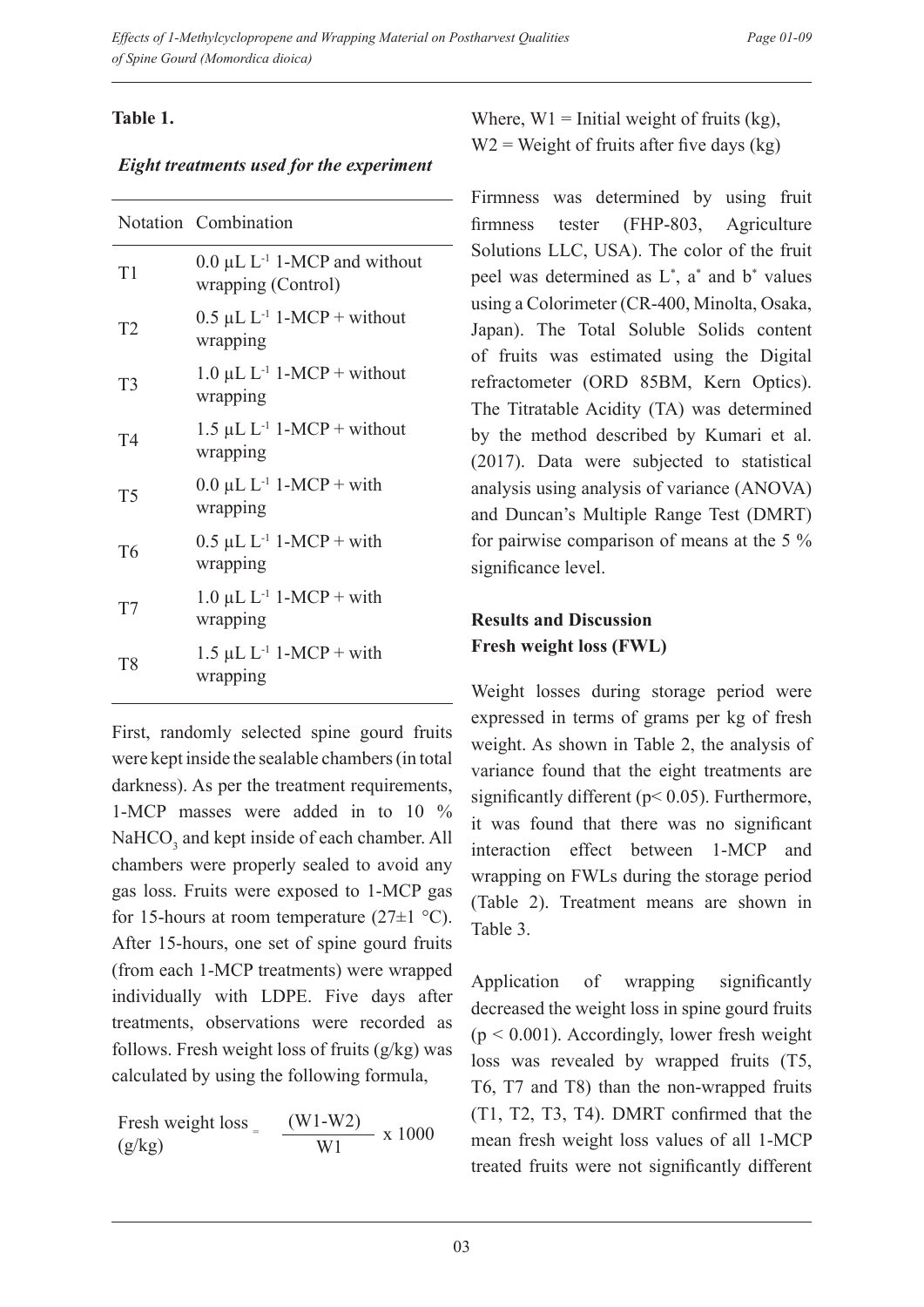from control treatments (T1 and T5). LDPE may act as a gas barrier that greatly reduces gas exchange in the fruits and also modify the atmosphere around the fruit by reducing fresh weight loss. This is in agreement with Singh et al. (1979) that reported lower fresh weight loss in bitter gourd fruits packed with 400-gauge polyethylene at room temperature.

## **Table 2.**

| Summary of the ANOVA table for each variable |  |  |  |  |  |  |
|----------------------------------------------|--|--|--|--|--|--|
|----------------------------------------------|--|--|--|--|--|--|

|                              | <b>Variables</b> |    |        |   |                                 |    |    |    |
|------------------------------|------------------|----|--------|---|---------------------------------|----|----|----|
| <b>Source</b>                |                  |    |        |   | df FWL FF FC B FC G FC Y TSS TA |    |    |    |
| Between treatments           |                  | ∗  | ∗      | * | ns                              | ∗  | ∗  | ns |
| Between levels of 1-MCP      |                  | ns | $\ast$ | * | ns                              | ∗  | ns | ns |
| Wrapping vs without wrapping |                  | *  | $\ast$ | * | ns                              | ∗  | ∗  | ns |
| 1-MCP*Wrapping               |                  | ns | ∗      | * | ns                              | ns | *  | ns |

\* Significant at least 5%, ns: not significant at least 5%, df: Degree of freedom, FWL: Fresh weight loss, FF: Fruit firmness, FC\_B: Fruit colour brightness, FC\_G: Fruit color greenness, FC\_Y: Fruit colour yellowness, TSS: Total Soluble Solids, TA: Titratable Acidity

# **Fruit firmness (FF)**

Firmness of spine gourd fruits at five days after treatments was given in Table 3. ANOVA in Table 2 confirmed that fruit firmness among 8 treatments is significant. Furthermore, it was found that interaction between 1-MCP and LDPE wrapping was significant at 0.05 level (Table 2). Based on DMRT at 5% level, highest fruit firmness was observed in 1.0 and 1.5  $\mu$ L L<sup>-1</sup> 1-MCP with wrapping (T7 and T8) and that was lowest in T1 and T5 treatments  $(0.0 \mu L L^{-1}$  1-MCP with or without wrapping). This result revealed that, LDPE wrapping alone may not be effective on preservation of fruit firmness. However, more promising

results could be achieved when 1-MCP is applied with wrapping (T6, T7 and T8). Fruit softening or loss of firmness is mainly associated with cell wall breakdown and loss of moisture (Paniagua *et al*., 2013). According to present study, wrapping has strong negative effect on fruit moisture loss. Moreover, present study revealed that wrapping alone may not retard loss of firmness. Therefore, application of 1-MCP is more effective when fruits were wrapped with LDPE wrapping and in agreement with Mohommad and Wickham (1993), it reported lesser fruit firmness drop in wrapped fruits than the non-wrapped.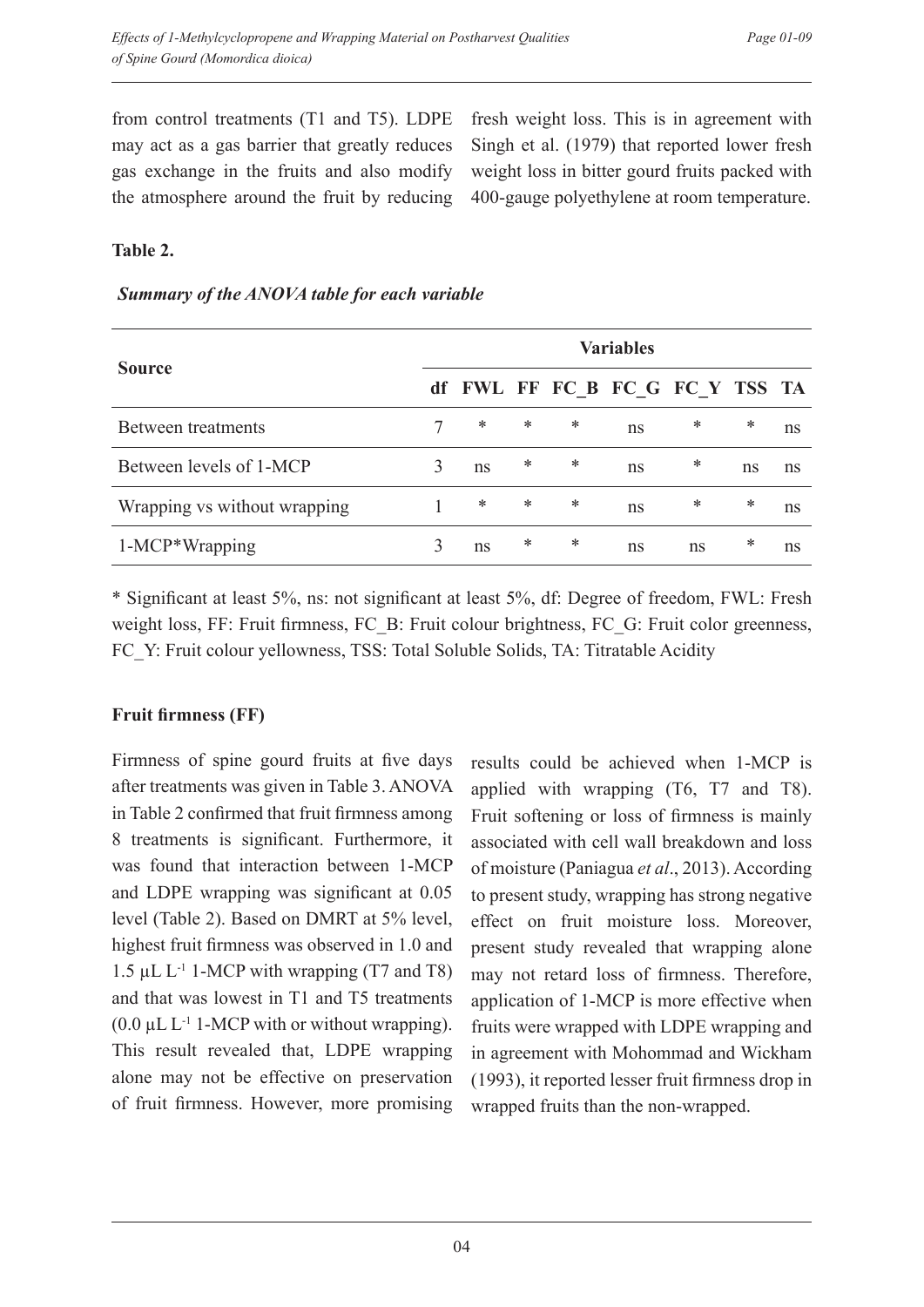## **Table 3.**

# *Treatment means, fresh weight loss and firmness of spine gourd fruits at five days after treatments*

|                  | <b>Fresh weight loss</b> | <b>Firmness</b> |
|------------------|--------------------------|-----------------|
| <b>Treatment</b> | Mean $(g/kg)$            | Mean $(N)$      |
| T <sub>1</sub>   | 389.41                   | 42.27           |
| T <sub>2</sub>   | 347.46                   | 126.00          |
| T <sub>3</sub>   | 325.68                   | 68.33           |
| T <sub>4</sub>   | 354.02                   | 58.70           |
| T <sub>5</sub>   | 124.88                   | 28.93           |
| T <sub>6</sub>   | 102.21                   | 183.00          |
| T7               | 95.81                    | 207.00          |
| T <sub>8</sub>   | 104.17                   | 204.66          |

#### **Fruit color brightness (FC\_B)**

#### **Fruit color greenness (FC\_G)**

Mean values of brightness of fruits (measured as L\* value) were given in Table 4. Accordingto the results in Table 2, 1-MCP and LDPE wrapping interaction was significant at 0.05 level. Among the treatments, highest brightness value 52.87 was observed in T4  $(1.5 \mu L L^{-1}$  without wrapping) treatment. However, that was not significantly different from T1  $(0.0 \mu L L^{-1} 1-MCP$  without wrapping) and T5 (0.0  $\mu$ L L<sup>-1</sup> with wrapping) treatments. Lowest brightness was observed in T8  $(1.5 \mu L L^{-1}$  with wrapping) and that was not significantly different from T1 and T5 treatments. The immature fruits may have the highest brightness and the value decrease with the fruit maturation (Khandaker *et al*., 2018). However, present study revealed that application of 1-MCP with or without wrapping may not have any negative effect on fruit brightness.

Greenness (measured as a\* value) of the fruits was given in Table 4. According to Table 2, 1-MCP or LDPE wrapping did not significantly have an effect on greenness of the fruit. It could be due to greater variability in greenness of Spine gourd fruit at maturity and it is in agreement with Bawara *et al*. (2010) who reported fruit colour variability at maturity

# **Fruit colour yellowness (FC\_Y)**

Mean values of yellowness (measured as b\* value) of the fruits are given in Table 4. According to the results in Table 2 it can be concluded that the two factors (1-MCP and LDPE wrapping) significantly decreased the development of fruit yellow color. Yellow color development was lowest in wrapping (T5, T6, T7 and T8) compared to without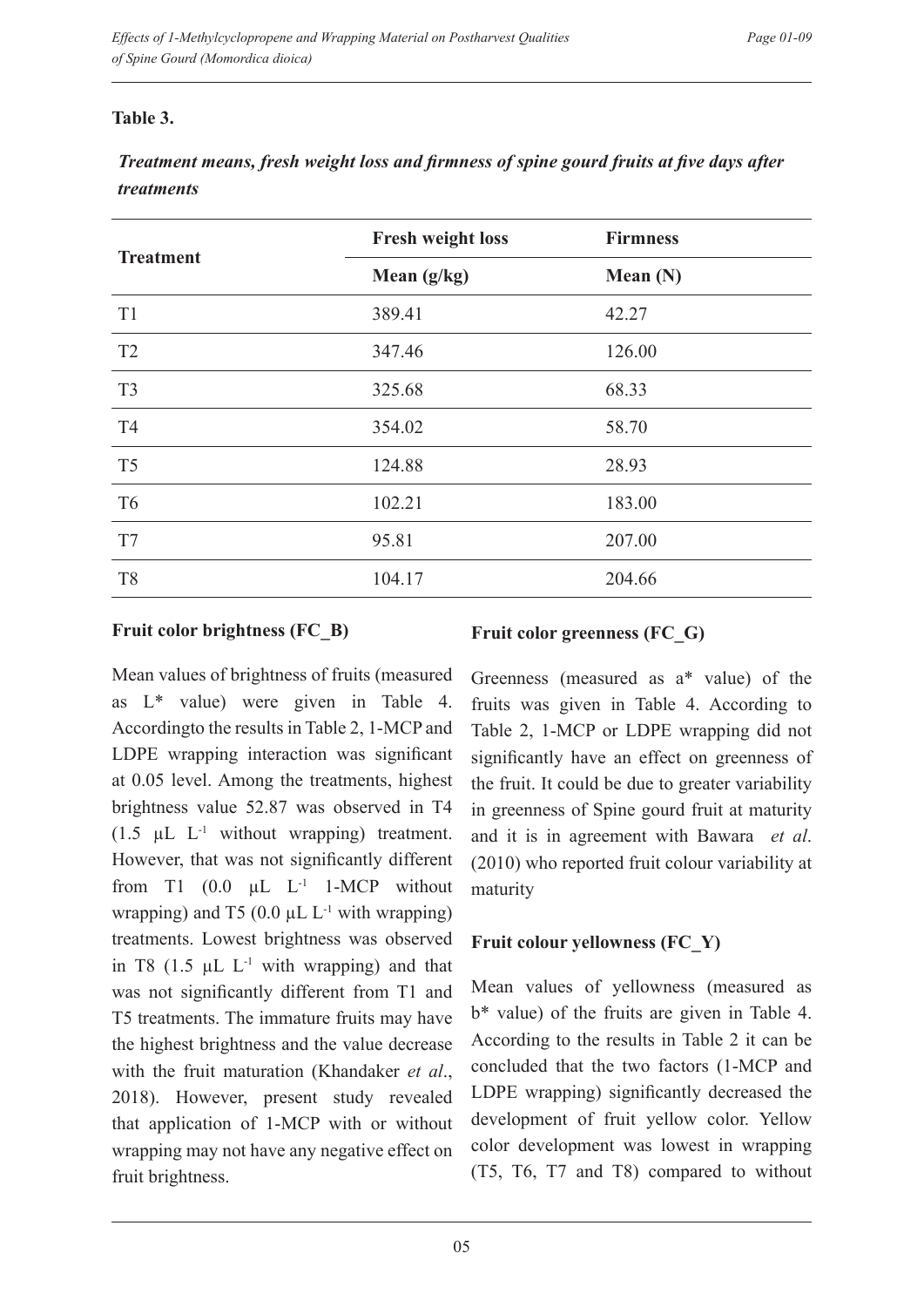wrapping treatments (T1, T2, T3 and T4) Moreover lowest yellow colour development was observed at 1-MCP 0.5 and 1.0 µL  $L<sup>-1</sup>$  and those treatments were significantly different from the rest. Present findings are in agreement with Li et al. (2020) that reported good effect of 1-MCP on mango peel colour.

## **Table 4.**

| <b>Treatment</b> | <b>Fruit brightness</b> | <b>Greenness</b> | <b>Yellowness</b> |  |
|------------------|-------------------------|------------------|-------------------|--|
|                  | Mean of $L^*$           | Means of a*      | Mean of $b^*$     |  |
| T <sub>1</sub>   | 49.64                   | $-11.35$         | 39.62             |  |
| T2               | 45.58                   | $-13.42$         | 31.65             |  |
| T <sub>3</sub>   | 42.87                   | $-6.57$          | 41.95             |  |
| T <sub>4</sub>   | 52.87                   | $-7.71$          | 44.29             |  |
| T <sub>5</sub>   | 48.49                   | $-12.21$         | 38.06             |  |
| T <sub>6</sub>   | 43.26                   | $-12,27$         | 32.17             |  |
| T7               | 44.32                   | $-13.47$         | 32.04             |  |
| T <sub>8</sub>   | 41.61                   | $-7.72$          | 34.43             |  |

#### *Mean color values of spine gourd at five days after treatments*

### **Total Soluble Solids (TSS)**

The mean values of total soluble solid contents were given in Table 5. For TSS too, the interaction between 1-MCP and LDPE wrapping was significant at 0.05 level. However, wrapping significantly affected on TSS and greater TSS was observed in T1 (without 1-MCP and LDPE wrapping) compared to T5 (without 1-MCP with wrapping). This is in agreement with Pongener *et al*. (2011) that reported slow TSS development in polyethylene wrapped peach fruits. The delayed increase in TSS content in spine gourd fruits might be due to retarded ripening and senescence processes which reduced the conversion of starch into sugars. In contrast to wrapping, 1-MCP did not result in any significant effect on TSS.

### **Titratable Acidity (TA)**

Mean values of titratable acidity were given in Table 5. In this case results of the treatments were not significantly different (Table 2). Moreover, no significant difference was found between 1-MCP, between wrapping and no wrapping and interaction. There was no significant effect of 1-MCP or wrapping on titratable acidity of spine gourd. It may be due to 1-MCP and wrapping being ineffective to change the citric acid level in the fruit.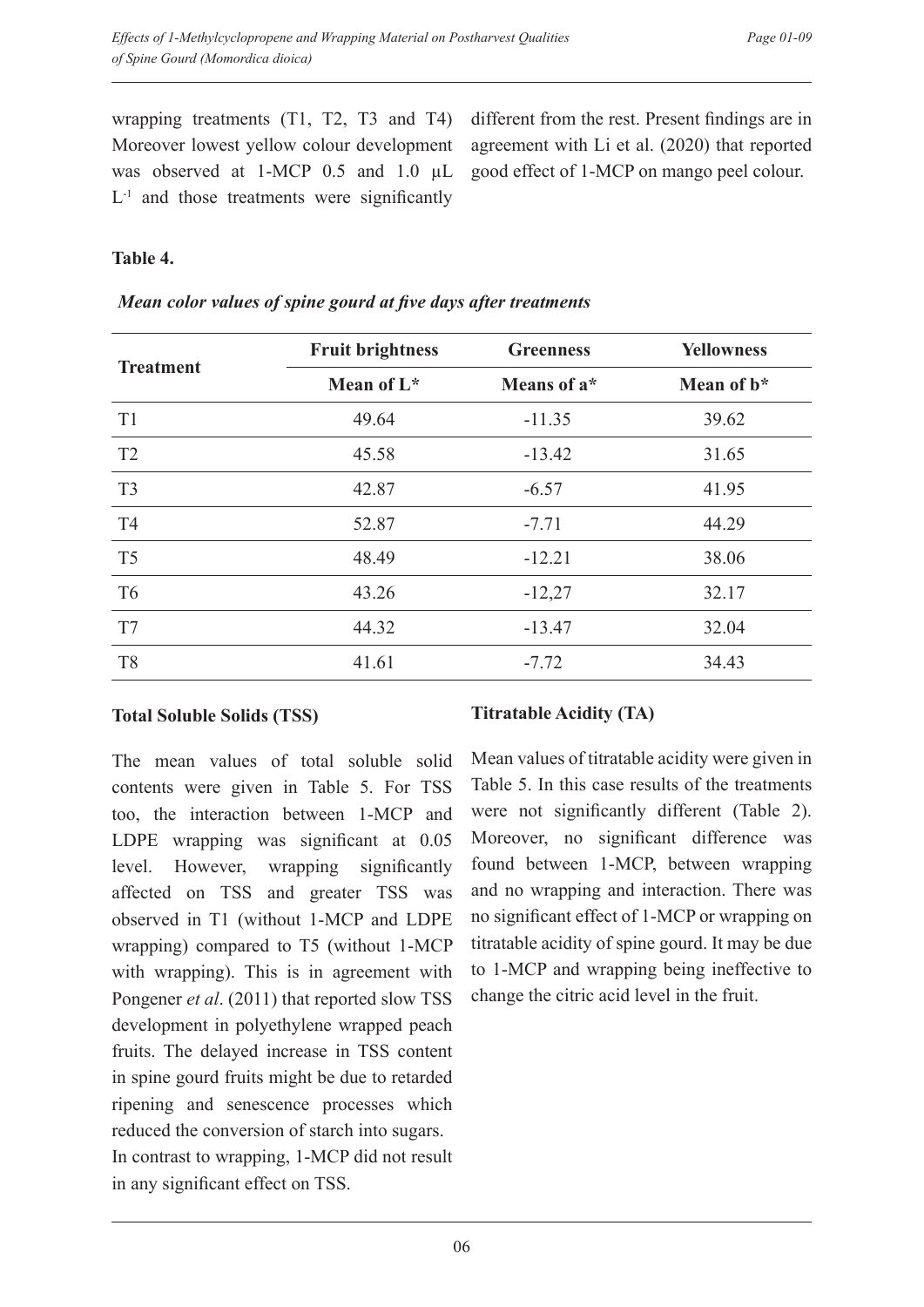## **Table 5.**

|                  | <b>Total soluble solid</b> | <b>Titratable acidity</b> |  |  |
|------------------|----------------------------|---------------------------|--|--|
| <b>Treatment</b> | Mean $(\% )$               | Mean $(\% )$              |  |  |
| T <sub>1</sub>   | 8.97                       | 1.50                      |  |  |
| T <sub>2</sub>   | 5.53                       | 0.92                      |  |  |
| T <sub>3</sub>   | 6.68                       | 1.15                      |  |  |
| T <sub>4</sub>   | 6.70                       | 1.14                      |  |  |
| T <sub>5</sub>   | 4.40                       | 0.91                      |  |  |
| T <sub>6</sub>   | 6.52                       | 0.90                      |  |  |
| T7               | 5.50                       | 1.21                      |  |  |
| T <sub>8</sub>   | 5.83                       | 1.50                      |  |  |

#### *Titratable acidity of spine gourd at five days after treatments*

#### **Conclusions**

The fresh weight loss significantly declined in wrapped spine gourd fruits and the higher firmness was observed in chemically treated fruits with LDPE wrapping than without wrapping. Yellowing of fruits decreased with 1-MCP and LDPE wrapping. Total soluble solid content was lesser in fruits wrapped with LDPE. Thus, it can be concluded that some postharvest qualities of spine gourd are positively affected by 1-MCP (even at 0.5 µL L-1) treatment and LDPE wrapping. Further studies are suggested to evaluate the shelf life and postharvest qualities of Spine gourd using different wrapping materials and 1-MCP concentrations.

### **References**

- Bawara, B. Dixit, M. Chauhan, N.S. Dixit, V.K. & Saraf, D.K. (2010). Phytopharmacology of Momordica dioica Roxb. ex. Willd: A Review. *International Journal of Phytomedicine*, 2, 1-9.
- Dong, L. Lurie, S. & Zhou, H. (2002). Effect of 1-methylcyclopropene on ripening of Canino apricots and Royal Zee plums. *Postharvest biology and technology*,24,135-145.
- Hu, Z., Tang, C., He, Z., Lin, J. & Ni, Y. (2017). 1-Methylcyclopropene (MCP)-containing cellulose paper packaging for fresh fruit and vegetable preservation: A review. *BioResources*, 12(1), 2234-2248.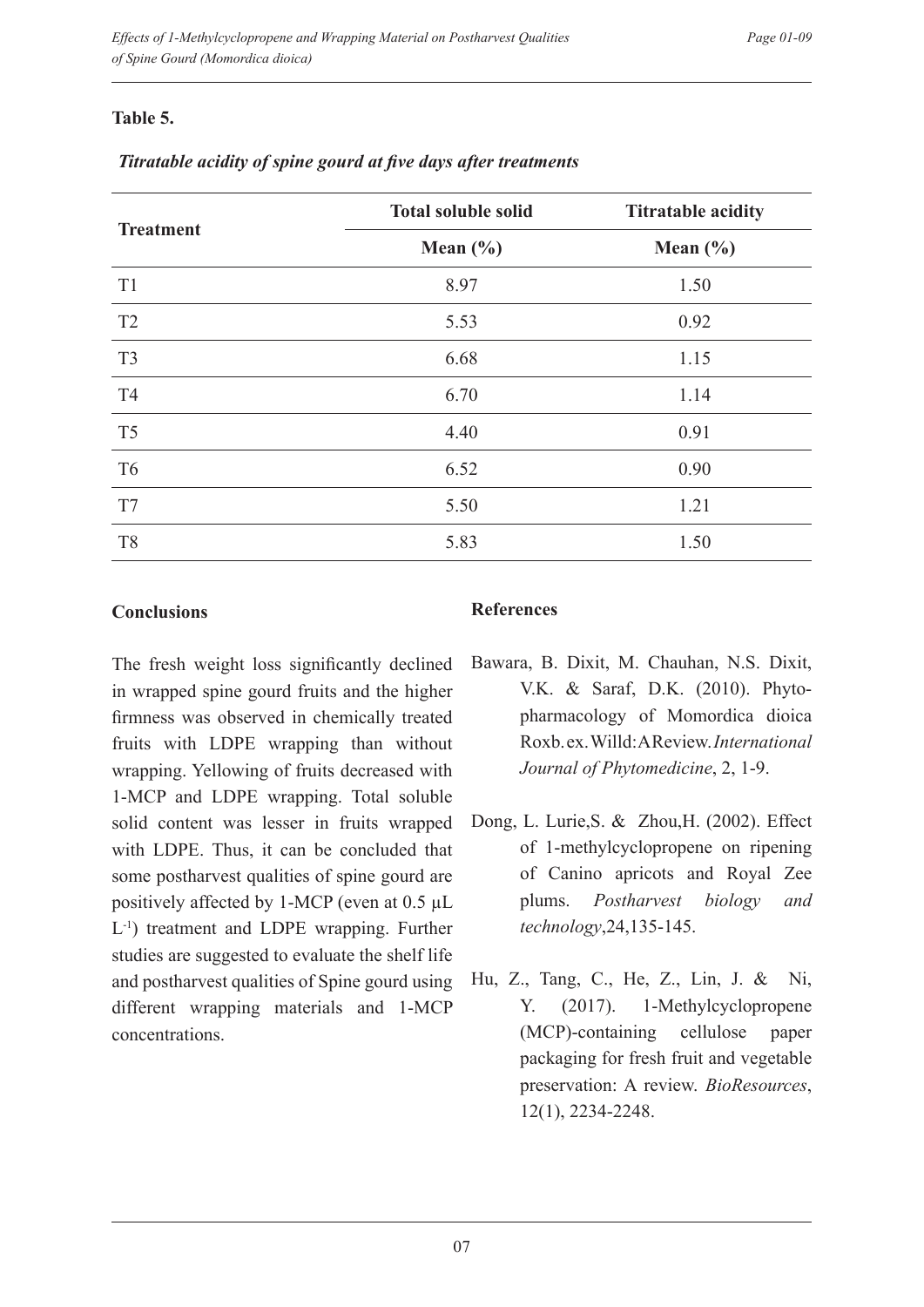- Jain, A. & Singhai, A.K. (2010). Effect of Li, L. Li, C. Sun, J. Sheng, J. Zhou, Z. Xin, *Momordica dioica Roxb*. On gentamicin model of acute renal failure. Natural Products Research 24:1379-1389.doi: 10.1080/14786410802267569.
- Jiang, Y. M. & Joyce, D. C. (2002). 1-methylcyclopropene treatment effects on intact and fresh-cut apple. *Biotechnology*,77,143-151.
- Jiang, Y. M. Joyce, D. C. & Macnish, A. J. (1999). Extension of the shelf-life of banana fruit by 1-methylcyclopropene in combination with polyethylene bags. *Postharvest Biology and Technology*,16, 187-193.
- Khandaker, M.M. Amirah, F.N. Majrashi, A. Sajili, M.H. Mohdm K.S.1, & Mat, N. (2018). Peel colour, anthocyanin, TSS content and sensory evaluation of some common fruits: A comparative study. *Australian Journal of Crop Science*, 12(11),1788-1795.
- Kumari, S.C. Kumar, A.P. Harish. Shekawat, S. Narpat, S. & Shekhawat. (2017). An improved micropropagation system,ex vitro rooting and validation of genetic homogeneity in wild female *Momordica dioica: an underutilized nutraceutical vegetable crop. Physiology and Molecular biology of plants*, 23, 713- 722.
- Leliévre, J.M. Latché, A. Jones, B. Bouzayen, M. & Pech, J.C. (1997). Ethylene and fruit ripening. *Physiologia Plantarum*,1001,727-739.
- M.Yi, P. He, X. Zheng, F. Tang, Y. Li, J  $\&$  Tang, J. (2020). The effects of 1-Methylcyclopropene in the regulation of antioxidative system and softening of mango fruit during storage. *Journal of Food Quality*, https://doi. org/10.1155/2020/6090354.
- *Journal of Horticultural Sciences and*  Mohommad, M. & Wickham, D.L. (1993). Extension of Bitter gourd (Momordica charantia L.) storage life through the use of reduced temperature and polythene wraps. *Journal of food quality*,16, 371- 382.
	- Paniagua, A.C. East, A.R. Hindmarsh,J.P. & Heyes, J.A. (2013). Moisture loss is the major cause of firmness change during postharvest storage of blueberry. *Postharvest Biology and Technology*, 79, 13-19.
	- Payal, T. Shah. & Ramana, T.V. (2013). Physiological, Biochemical and Cellular changes associated with the ripening of Bitter-less Bitter gourd (*Momordica dioica* Roxb.Ex Willd.) fruits. *Journal of Engineering and Science*, 2(7),1-5.
	- Pongener, A. Mahajan, B.V.C. & and Singh, H. (2011). Effect of different packaging films on storage life and quality of Peach fruits under cold storage conditions. *Indian Journal of Horticuture*, 68(2), 240-245.
	- Ram, D. Kumar, S. Verma, A. & Rai, M. (2004). Variability analysis of underutilized nutritive vegetable